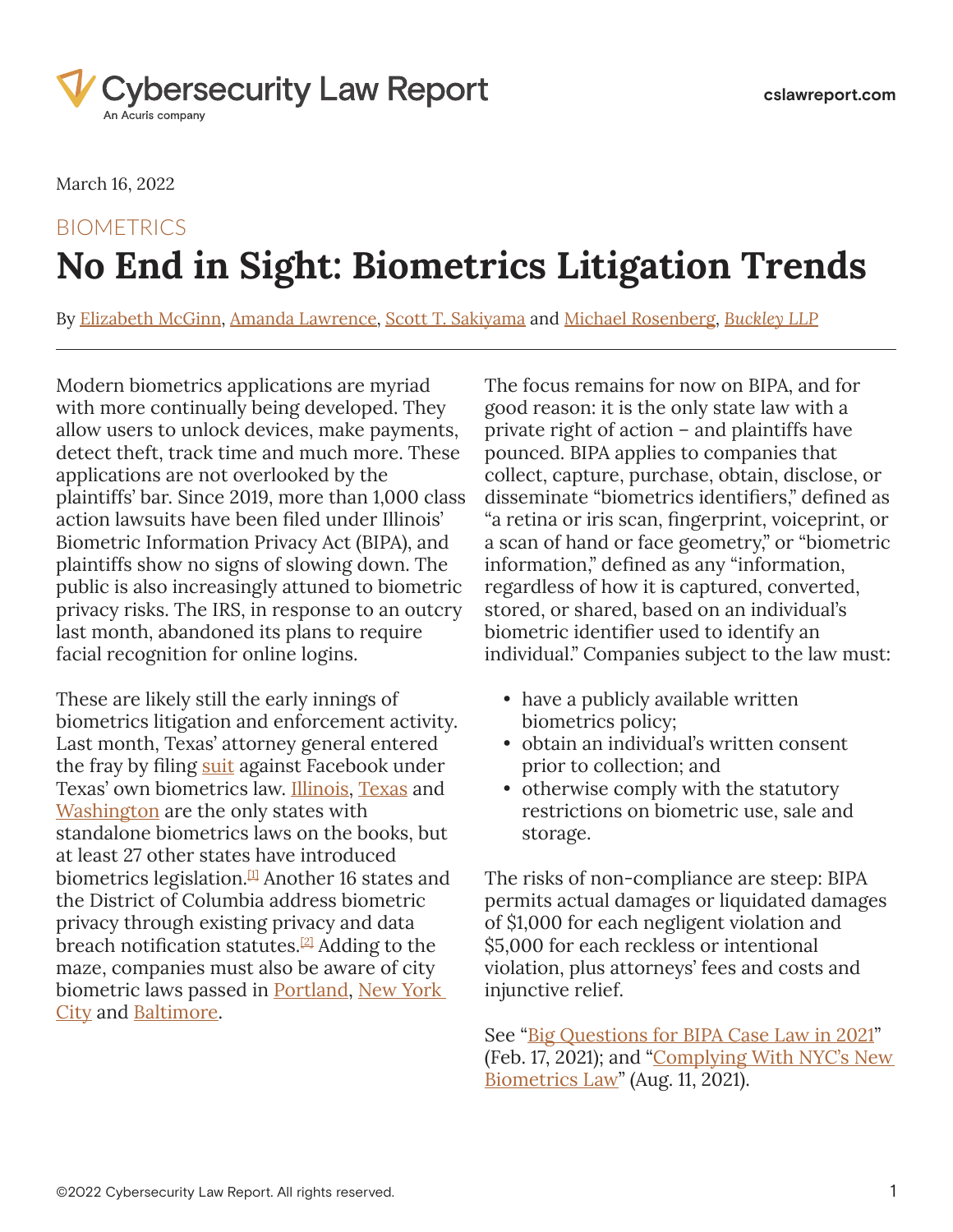

## **BIPA Lawsuits Besiege Big Tech**

The pace of BIPA litigation and settlements has been relentless. Last year, **[Facebook](https://cdn.lawreportgroup.com/acuris/files/cybersecurity-law-report/In%20re%20Facebook%20Biometric%20Info_%20Privacy%20Litig.pdf)** settled a BIPA class action over its photo-tagging feature for \$650 million, and <u>TikTok</u> settled for \$92 million over face detection in videos. [Microsoft](https://cdn.lawreportgroup.com/acuris/files/cybersecurity-law-report/Vance%20v_%20Microsoft%20Corp.pdf), [Google](https://cdn.lawreportgroup.com/acuris/files/cybersecurity-law-report/industrymaterials/Rivera%20v_%20Google.pdf), [IBM](https://cdn.lawreportgroup.com/acuris/files/cybersecurity-law-report/Vance%20v_%20Int) and others have not escaped scrutiny.

<span id="page-1-0"></span>Bids to dismiss BIPA actions are commonly denied[.\[3\]](#page-5-2) For example, in *[Naughton v. Amazon](https://cdn.lawreportgroup.com/acuris/files/cybersecurity-law-report/Naughton%20v_%20Amazon_com%2C%20Inc.pdf)*, Amazon moved to dismiss a class action alleging that Amazon collected the plaintiff's facial geometry without his consent – as part of a "wellness check" required for employees to enter a warehouse – and disclosed the data to third parties. First, the court rejected Amazon's argument that it did not take an "active step" in collecting the plaintiff's biometric data, noting that the plaintiff plausibly alleged that "Amazon itself implemented the facial scans and required workers to submit to these scans as a condition of work." Second, the court held that the plaintiff adequately alleged Amazon's possession of biometric information under BIPA Sections 15(a) and 15(d), given its alleged active step of collecting and storing the biometric data. Moreover, the court held that the plaintiff adequately alleged that Amazon "plausibl[y] disseminat[ed]" the data to third parties under Section 15(d).

Courts have similarly rejected challenges to BIPA claims involving voiceprints and other biometrics modalities. In *[Carpenter v.](https://cdn.lawreportgroup.com/acuris/files/cybersecurity-law-report/carpenter-v-mcdonalds-corporation.pdf)  [McDonald's Corp.](https://cdn.lawreportgroup.com/acuris/files/cybersecurity-law-report/carpenter-v-mcdonalds-corporation.pdf)*, the plaintiff alleged that in certain drive-through locations, McDonald's deploys AI technology that collects customers' voiceprints without their consent, in order "to correctly interpret customer orders and

identify repeat customers to provide a tailored experience." McDonald's denied that its voice technology extracts biometrics, arguing that it merely synthesizes information necessary to discern a customer's intent, analyzing speaker characteristics such as accents, speech patterns, gender and age. The court held that the plaintiff adequately alleged that McDonald's can identify unique customers through mechanical voice analysis, and, therefore, that it "collects voiceprints." As in Naughton, the court quickly dispensed with arguments made by McDonald's that it did not take an "active step" in collecting the data, and that McDonald's lacked possession of the data.

See "[Illinois Federal Court Denies Standing in](https://www.cslawreport.com/2651831/illinois-federal-court-denies-standing-in-bipa-claim-against-google.thtml)  [BIPA Claim Against Google"](https://www.cslawreport.com/2651831/illinois-federal-court-denies-standing-in-bipa-claim-against-google.thtml) (Jan. 23, 2019).

### **Plaintiffs Target Wide-Ranging Businesses and Technologies**

The headlines focus on BIPA's impact on big tech, but small and medium-size businesses have not been spared. Employers' collection of fingerprint scans or other biometrics to aid in security and time tracking continues to pose significant risk under BIPA. Various other biometrics applications, including the following, are also under fire, crystallizing the need for adequate compliance across industries.

#### **Driver Monitoring**

<span id="page-1-1"></span>Transportation and logistics companies are defending BIPA claims alleging that their dashcams collect, and sometimes sell or trade, drivers' biometric data without notice or consent[.\[4\]](#page-5-3) Automakers face [similar claims](https://cdn.lawreportgroup.com/acuris/files/cybersecurity-law-report/giron_v_subaru.pdf) that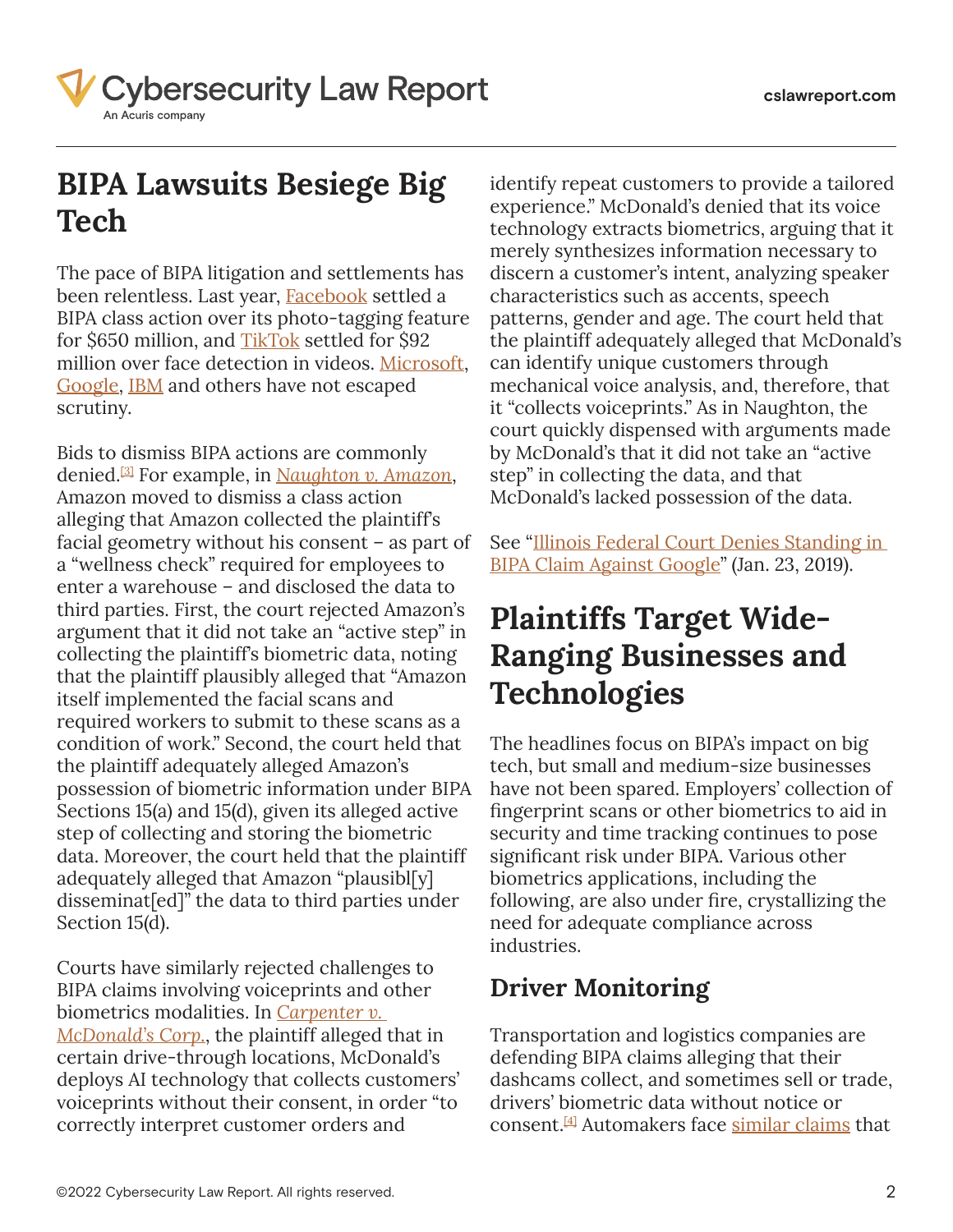

advanced driver assistance systems unlawfully scan and process drivers' facial geometries in order to monitor and control drivers' behavior. Future vehicles are likely to implement enhanced face and gesture recognition, exposing automakers and their affiliates to ongoing biometrics risk.

### **Video Surveillance**

Retail establishments and other businesses have been accused of unlawfully scanning the facial geometry of customers and crossreferencing that data with stored biometrics from prior customer visits, as alleged in lawsuits against [Home Depot,](https://cdn.lawreportgroup.com/acuris/files/cybersecurity-law-report/brunson-et-al-v-the-home-depot-inc.pdf) [Lowe's](https://cdn.lawreportgroup.com/acuris/files/cybersecurity-law-report/blair-et-al-v-lowes-home-centers-llc.pdf) and an Illinois [casino.](https://cdn.lawreportgroup.com/acuris/files/cybersecurity-law-report/ilsd_3_7_cv_447_789930_0.pdf) Macy's and others are separately alleged to have used a database assembled by [Clearview AI](https://cdn.lawreportgroup.com/acuris/files/cybersecurity-law-report/USCOURTS-ilnd-1_21-cv-00135-0.pdf), which allegedly scraped billions of facial geometries off the internet, allowing retailers to identify customers from store surveillance footage. These cases serve as reminders for businesses to consider the sources of their underlying data, obtain and document the required consents, and carefully weigh the risks associated with using facial recognition technology.

#### **Remote Proctoring**

Online exam technology has proliferated during the pandemic, and so have corresponding lawsuits. Colleges, universities and their affiliates, however, have a potent defensive weapon: BIPA's exemption of "financial institutions" subject to the GLBA. In *[Doe v. Northwestern](https://cdn.lawreportgroup.com/acuris/files/cybersecurity-law-report/2021ch404.pdf)*, a student alleged that Northwestern's remote tools effectively surveil online test-takers by capturing, using and storing "vast amounts of data, including [facial

data], recorded patterns of keystrokes, eye monitoring data, gaze monitoring data, and camera and microphone recordings." Northwestern moved to dismiss, relying upon the "financial institution" exemption, and the court granted its motion on February 22, 2022. The court held that the GLBA broadly defines "financial institutions" to include "any institution the business of which is engaging in financial activities," and credited the FTC's Privacy Rule that considers colleges and universities to be financial institutions where they "appear to be significantly engaged in lending funds to consumers." Northwestern's software provider, **Examity**, relied on the same BIPA exemption in a separate action, as an "affiliate" of a financial institution subject to the GLBA.

See CSLR's two-part series on the intelligent workplace in the age of a pandemic: "Balancing [Innovation and Risk"](https://www.cslawreport.com/7855911/the-intelligent-workplace-in-the-age-of-a-pandemic-balancing-innovation-and-risk.thtml) (Oct. 28, 2020); and "Six [Privacy and Security Safeguards"](https://www.cslawreport.com/7915831/the-intelligent-workplace-in-the-age-of-a-pandemic-six-privacy-and-security-safeguards.thtml) (Nov. 11, 2020).

## **All Eyes on the Illinois Supreme Court**

Since the Illinois' Supreme Court's seminal 2019 decision in *[Rosenbach v. Six Flags Entm't](https://cdn.lawreportgroup.com/acuris/files/cybersecurity-law-report/123186.pdf)  [Corp.](https://cdn.lawreportgroup.com/acuris/files/cybersecurity-law-report/123186.pdf)* – widely seen as opening the BIPA floodgates – courts have steadily stripped away companies' defenses against BIPA claims. Multiple cases pending before the Illinois Supreme Court will determine if they dwindle further.

See "[Implications of the Illinois Supreme](https://www.cslawreport.com/2669596/implications-of-the-illinois-supreme-courts-bipa-holding-against-six-flags.thtml)  [Court's BIPA Holding Against Six Flags](https://www.cslawreport.com/2669596/implications-of-the-illinois-supreme-courts-bipa-holding-against-six-flags.thtml)" (Feb. 20, 2019).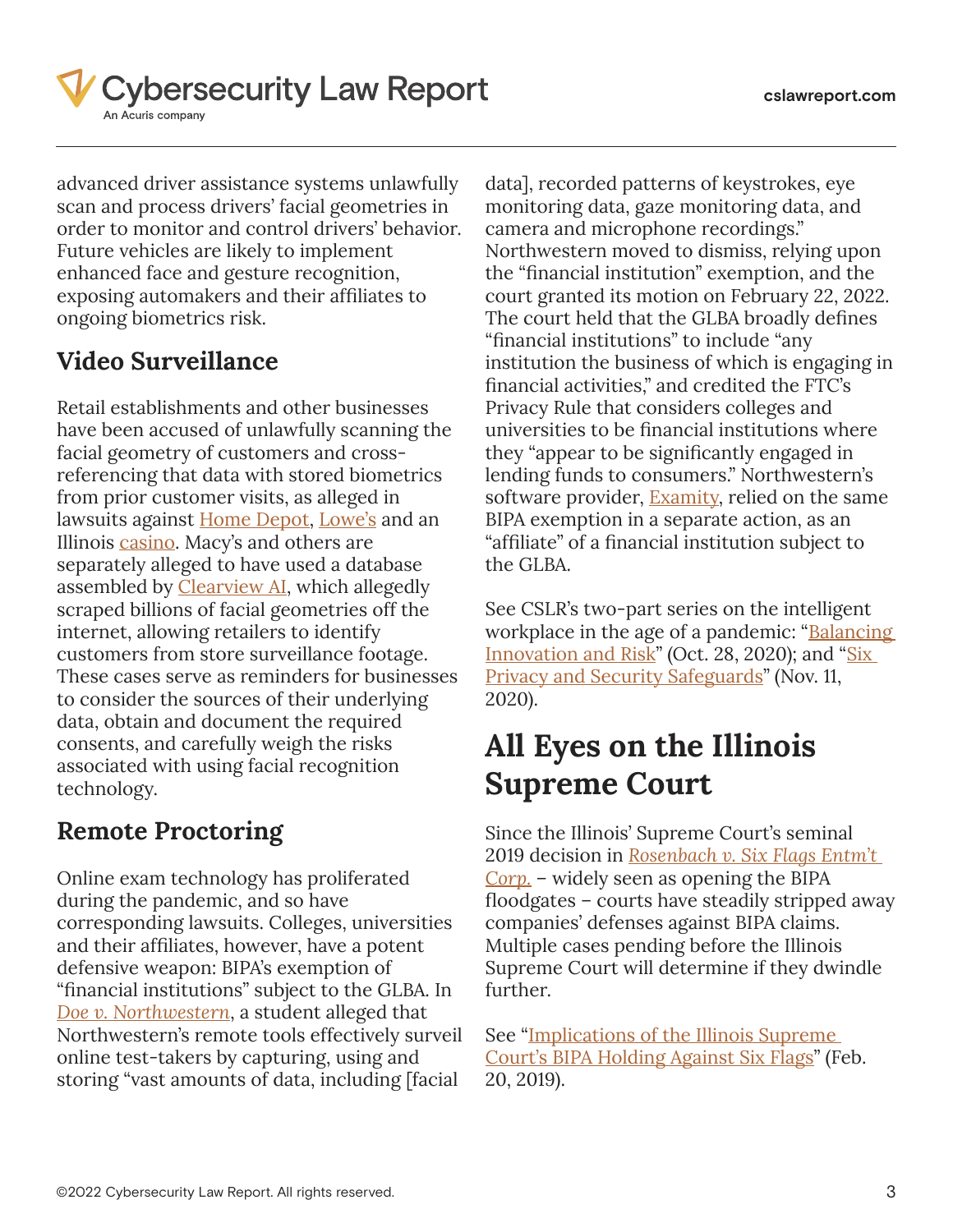

### **Workers' Compensation Act Preemption**

Employers had hoped to avoid BIPA liability by claiming that the Illinois Workers' Compensation Act (IWCA) is the exclusive remedy for employee injury claims. On February 3, 2022, in *[McDonald v. Symphony](https://cdn.lawreportgroup.com/acuris/files/cybersecurity-law-report/McDonald%20v_%20Symphony%20Bronzeville%20Park%2C%20LLC%2C%202022%20IL%20126511.pdf)  [Bronzeville Park LLC](https://cdn.lawreportgroup.com/acuris/files/cybersecurity-law-report/McDonald%20v_%20Symphony%20Bronzeville%20Park%2C%20LLC%2C%202022%20IL%20126511.pdf)*, the Illinois Supreme Court rejected preemption, as "the personal and societal injuries caused by violating [BIPA's] prophylactic requirements are different in nature and scope from the physical and psychological work injuries that are compensable under the [IWCA]." The court also determined that the legislature specifically intended BIPA claims to arise in the employment context, noting that BIPA defines "written release" to include "a release executed by an employee as a condition of employment."

#### **Statute of Limitations**

BIPA does not specify a statute of limitations, and the Illinois Supreme Court is finally set to address the issue. Last year in *[Tims v. Black](https://cdn.lawreportgroup.com/acuris/files/cybersecurity-law-report/tims.pdf)  [Horse Carriers](https://cdn.lawreportgroup.com/acuris/files/cybersecurity-law-report/tims.pdf)*, the Illinois Appellate Court held that the applicable time period varies by section: BIPA claims relating to informed consent, data retention policy disclosure and safeguarding (claims under sections 15(a), 15(b) and 15(e)) are subject to a five-year "catch-all" statute of limitations, while claims based on unlawful profit or disclosure (claims under sections 15(c) and 15(d)) are subject to a oneyear statute of limitations. This ruling, if left to stand, would permit most BIPA actions, which allege violations of multiple subsections, to proceed as timely. On January 26, 2022, the Illinois Supreme Court granted leave to appeal in Tims.

#### **Accrual of Claims**

Another heavily litigated – and enormously consequential – issue is whether each biometric scan restarts the clock on the statute of limitations and counts as a separate violation (and penalty). The Seventh Circuit certified this question to the Illinois Supreme Court in *[Cothron v. White Castle](https://cdn.lawreportgroup.com/acuris/files/cybersecurity-law-report/20-3202-2021-12-20.pdf)* on December 20, 2021. White Castle argued that the Illinois' Single Publication Act – which limits plaintiffs to "one cause of action" for privacy damages founded upon any "single publication" – should apply to BIPA claim accrual. The Seventh Circuit found support for White Castle's position in *[West Bend Insurance v. Krishna](https://cdn.lawreportgroup.com/acuris/files/cybersecurity-law-report/2021-125978.pdf)  [Shauberg Tan, Inc.](https://cdn.lawreportgroup.com/acuris/files/cybersecurity-law-report/2021-125978.pdf)*, in which the Illinois Supreme Court held that a biometric disclosure to a third party was a "publication" for the purpose of determining insurance coverage. However, the Seventh Circuit stated that it was "genuinely uncertain" about the answer, and that "only the state's highest court can provide authoritative guidance."

See "[Navigating Today's Biometric Landscape](https://www.cslawreport.com/2701246/navigating-todays-biometric-landscape.thtml)" (Apr. 3, 2019).

### **BIPA Standing: Plaintiffs Hold All the Cards**

*Rosenbach* made clear that plaintiffs need only allege a technical BIPA violation, and not actual harm, to bring a BIPA claim in state court. To remove such cases to federal court, defendants must argue – unenviably – that the plaintiffs have alleged an injury-in-fact and, therefore, have standing under Article III. That task has become more difficult in light of *[Thornley v.](https://cdn.lawreportgroup.com/acuris/files/cybersecurity-law-report/20-3249-2021-01-14.pdf)  [Clearview AI](https://cdn.lawreportgroup.com/acuris/files/cybersecurity-law-report/20-3249-2021-01-14.pdf)*, in which the Seventh Circuit affirmed that plaintiffs are entitled to plead around Article III and remain in state court. There, the complaint asserted only a violation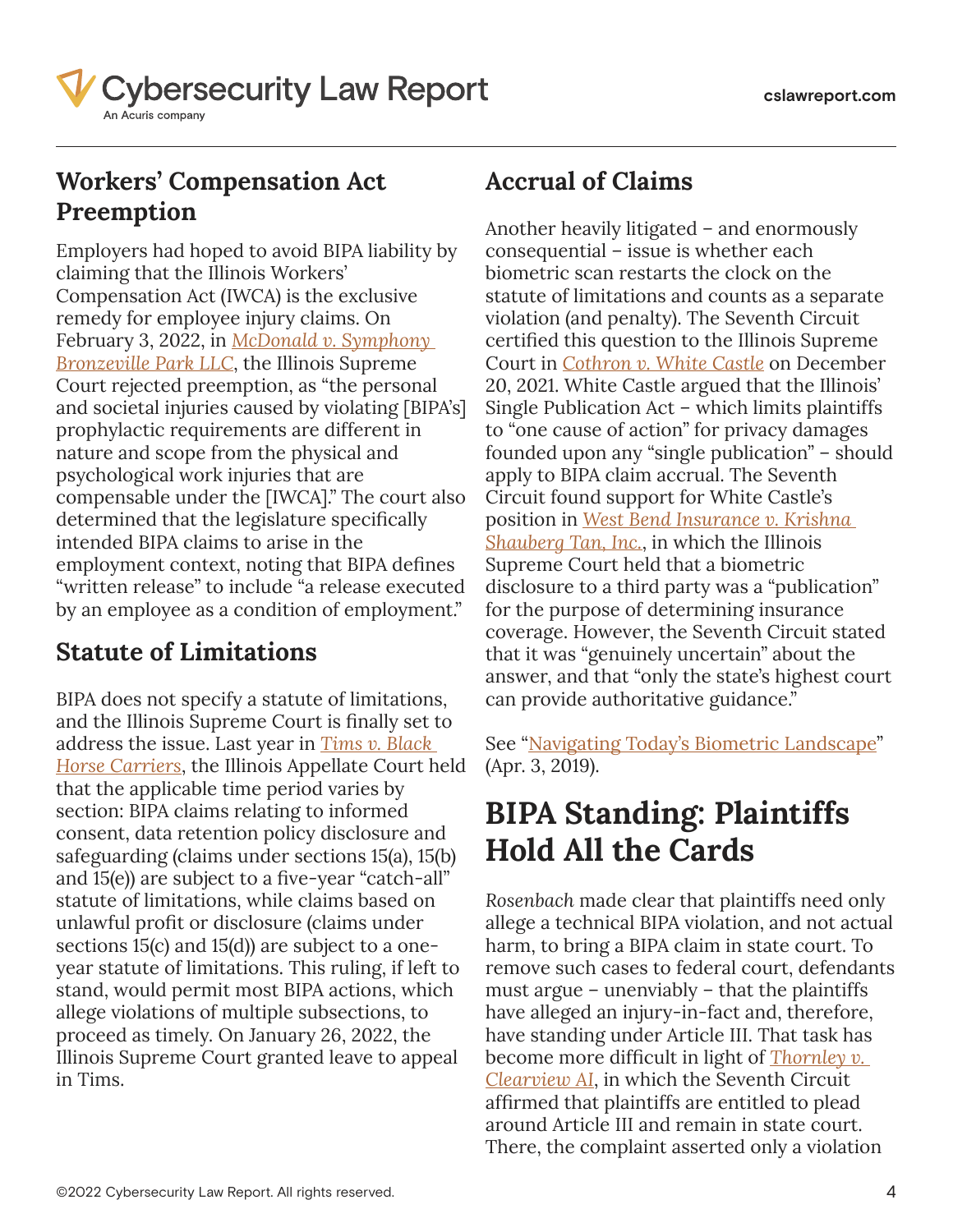

of BIPA Section 15(c), which prohibits a private entity from profiting from biometric data, and specifically pleaded that no plaintiff or putative class member "suffered *any* injury as a result of the [BIPA] violations other than the statutory aggrievement…." Accordingly, the plaintiffs argued they lacked Article III standing in order to remand the case to state court.

Judge Wood's majority opinion distinguished earlier Seventh Circuit standing cases, including *[Fox v. Dakkota Integrated Sys.](https://cdn.lawreportgroup.com/acuris/files/cybersecurity-law-report/20-2782-2020-11-17.pdf)*, which alleged an employer violated Section 15(a) by failing to comply with its data retention and destruction policies. There, the court affirmed that an unlawful retention of biometrics is "as concrete and particularized an injury" as an unlawful collection of biometrics. But "allegations [of injury] matter," and in *Thornley*, the court gave dispositive weight to their absence, as standing depends on both "what [the] section provides and what the plaintiff has alleged." Accordingly, defendants should anticipate artful pleading and carefully consider BIPA plaintiffs' alleged injuries – or lack thereof.

See "[Illinois Appellate Decision Creates Split on](https://www.cslawreport.com/article/864)  [Standing to Sue Under BIPA](https://www.cslawreport.com/article/864)" (Dec. 12, 2018).

# **Practice Tips**

<span id="page-4-0"></span>Companies should not expect the courts to curtail BIPA's reach. That path goes through the Illinois legislature – and recent bills to rein in BIPA have stalled.<sup>[\[5\]](#page-5-4)</sup> Instead, companies should ensure their biometrics collection practices are compliant on an ongoing basis. As biometrics technologies and applications evolve, plaintiffs' BIPA claims will mirror those changes.

To comply with BIPA and emerging biometrics laws, companies must:

- adopt written, publicly available policies and procedures;
- properly disclose details about the collection, use, storage, retention and dissemination of the data;
- obtain written consent prior to collection;
- establish guidelines for destroying the data after the initial purpose of the collection has been achieved, or if it has been three years since the last transaction.

Potential vulnerabilities in vendors' handling of biometrics must also be addressed. Contracts should stipulate that vendors will adhere to the highest standards in processing biometric data, through privacy and security risk assessments, encryption and other safeguards.

The past few years have highlighted the promise and perils of biometrics collection. With transparency and care, companies can implement innovative biometrics policies to benefit customers – while keeping litigation and enforcement activity at bay.

See "[Six Ways to Address Privacy Concerns in](https://www.cslawreport.com/8482001/six-ways-to-address-privacy-concerns-in-biometric-vendor-contracts.thtml)  [Biometric Vendor Contracts](https://www.cslawreport.com/8482001/six-ways-to-address-privacy-concerns-in-biometric-vendor-contracts.thtml)" (Mar. 3, 2021).

*Elizabeth E. McGinn is a partner in the Washington, D.C., and New York offices of Buckley LLP. She focuses her practice on assisting clients in identifying, evaluating and managing the risks associated with cybersecurity, internal privacy and information security practices, as well as those of third-party vendors. A significant part of her practice involves addressing data security breaches, working proactively with clients to prevent data security breaches and responding to regulatory inquiries, investigations and enforcement actions related to privacy, information security and cybersecurity issues.*